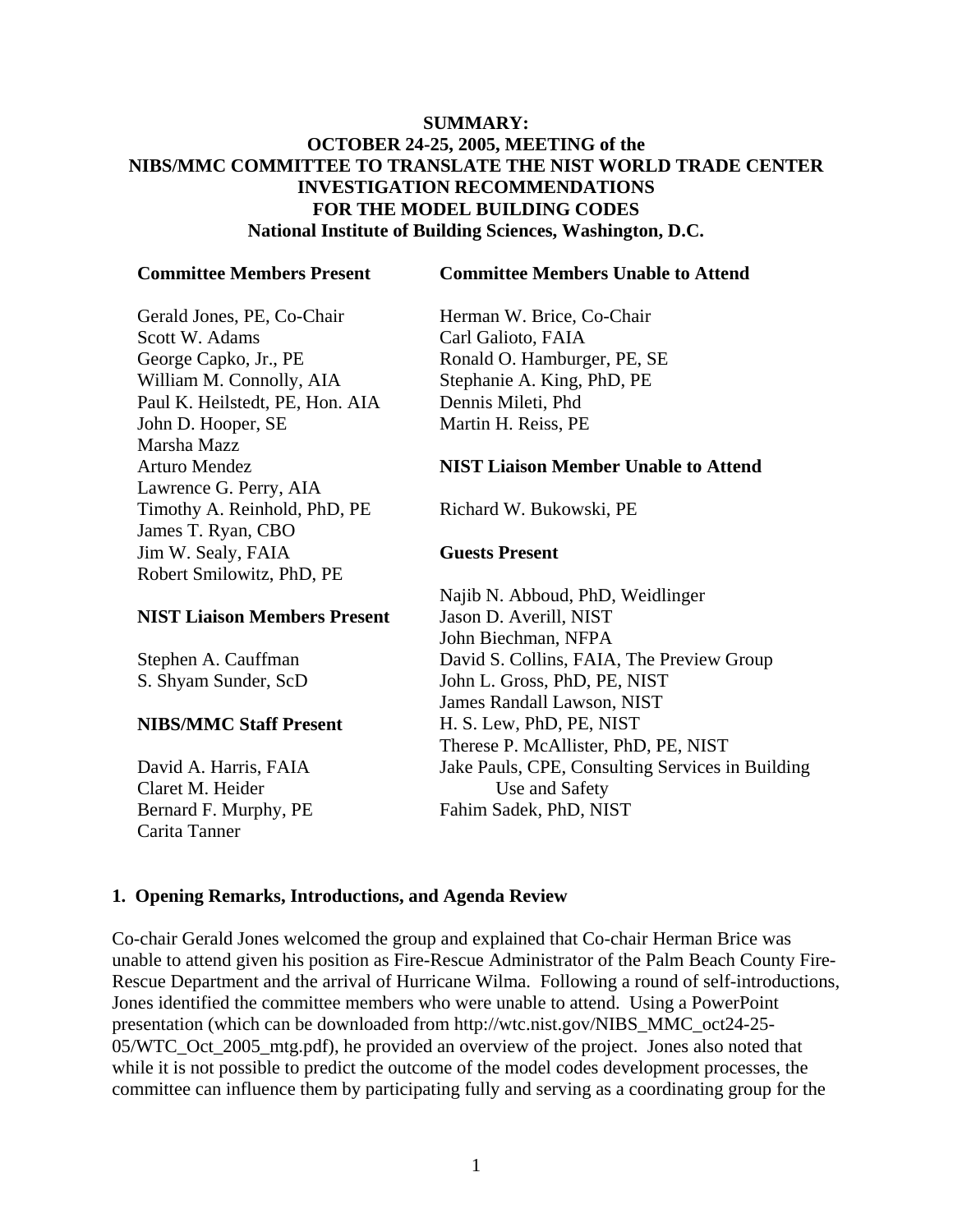diverse efforts already under way. He also noted that if enforcement work is needed, the committee can recommend appropriate efforts.

Dr. Sunder used a PowerPoint presentation (download at http://wtc.nist.gov/NIBS\_MMC\_oct24- 25-05/NIBSMMC\_mtg\_0ct24-25-05.htm) to provide an overview of the recommendations resulting from the NIST investigation. He explained that the NIST staff also is working to span the gap between the products the investigation and the model codes and standards and will provide the committee with input. He added that the NIST final report will be released this week and copies will be mailed to committee members. *[Note that this report can now be downloaded from http://wtc.nist.gov/NISTNCSTAR1CollapseofTowers.pdf.]* 

The committee accepted the agenda as written but Jones noted that the schedule would be flexible to ensue that all topics were adequately treated.

## **2. Committee Input on Activities Already Under Way**

Paul Heilstedt, Chair of the ICC Code Technology Committee (CTC), indicated that his committee was focusing on two WTC-investigation areas of study – use of elevators for occupant evacuation, which is in abeyance pending action by the American Society of Mechanical Engineers (ASME), and balanced fire-resistive design. He noted that the CTC would be working in conjunction with the ICC Ad Hoc Committee on Terrorism Resistant Buildings (AHC-TRB) and that the committee will meet jointly on December 1-2 to identify specific topics and develop positions for the March 2006 proposal submission deadline.

When asked whether the NIBS/MMC could assist the CTC in any way, Mr. Heilstedt noted that help was needed concerning the hardening of elevator shaftways. ASME is addressing the equipment issues but the shaftways themselves need attention in terms of both hardening and placement if they are viewed as a means of egress especially for the mobility impaired. It was agreed, however, that reaching consensus before the March deadline might be difficult.

ACH-TRB Chair Connolly explained that a handout identified those recommendations on which his committee planned to focus (see Attachment A for handout). He further explained that ICC establishes ad hoc committees when the expectation is that the regular change process will not be able to deal with a specific issue. The ACH-TRB looked at all 30 NIST recommendations and identified who should take the lead. He did not yet know how much the committee could accomplish by the March deadline but thinks they can do something – at least get a couple of place holders in which would provide time for more development of a complete change proposal. After the meeting in December, the picture should be clearer as should the division of labor between the two ICC committees. It was noted that both committees plan to meet via telephone during the next couple of weeks.

The issue of how to distinguish between normal buildings and high-risk buildings was raised. Mr. Connolly indicated that costs and benefits will probably be the determining factors. He added that many buildings are at some risk and will be dealt with if relatively inexpensive things can be done, but that if mitigation measures are too expensive, they will probably not find their way into the codes.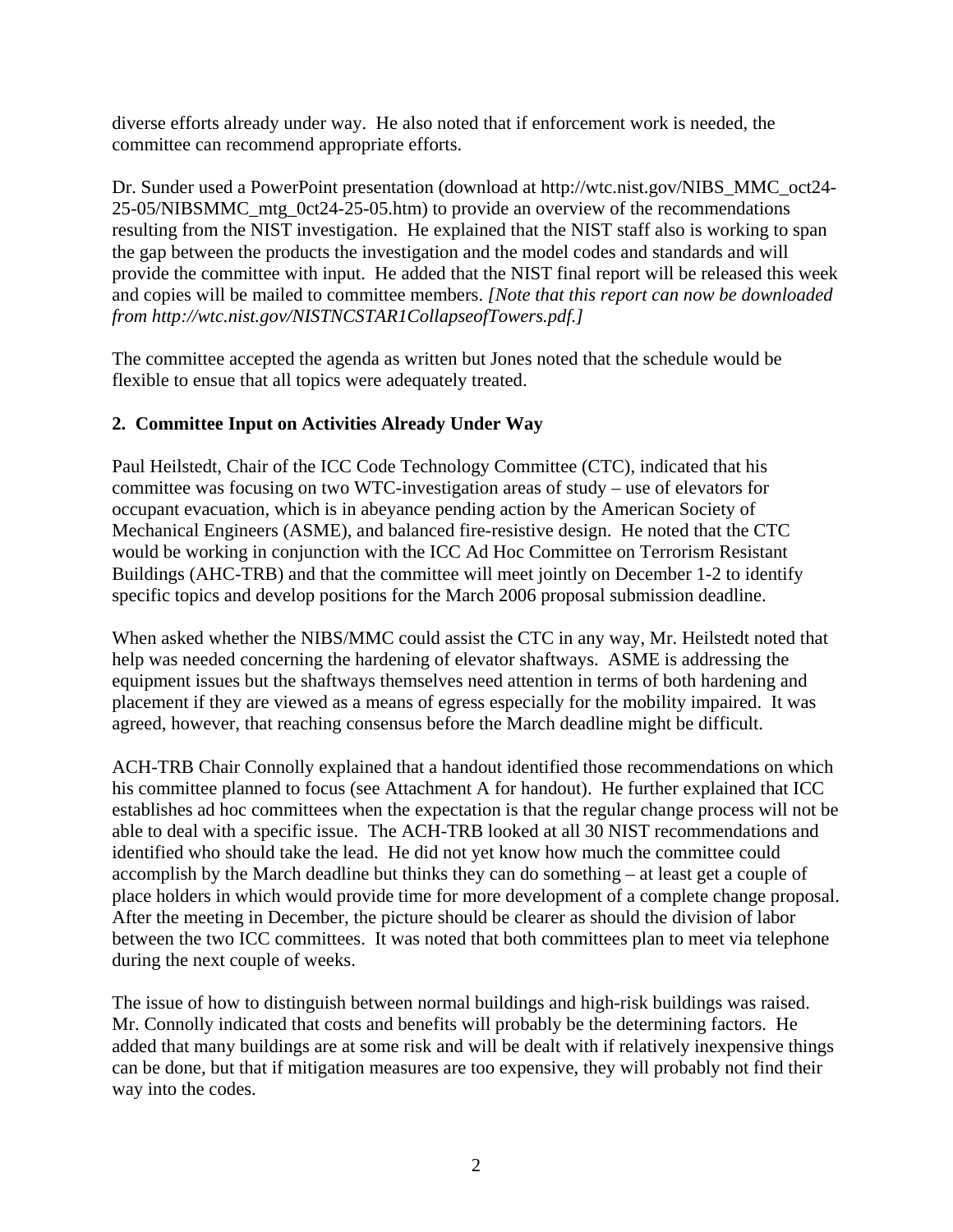Mr. Biechman of the National Fire Protection Association (NFPA) explained that his organization's High-rise Building Safety Advisory Committee (HBSAC) sponsored changes for the 2006 edition of NFPA 5000. He noted that NFPA has a full three-year cycle, that the HBSAC will not meet again until late March 2006, and that some NFPA 5000 technical committees will begin meeting early in 2006. James R. Quiter of Arup Fire is chair of the HBSAC and it was suggested that staff explore the possibility of his becoming a member of this committee.

During discussion it was noted that ASME and the American Society of Civil Engineers (ASCE) are key players in the process and it is essential to understand what they are planning. ASCE, which would be involved with Recommendations 1 through 3, will not issue a new edition of its ASCE 7 load standard until 2010; however, ASCE is already balloting a wind tunnel testing standard and conducts some training sessions on progressive collapse. ASCE also has a committee focusing on blast resistance which touches on progressive collapse from the blast standpoint. It was noted that the wind tunnel standard focuses on the testing protocol and not on interpretation of the data. Sunder said that the Board of ASCE's Structural Engineering Institute (SEI) is meeting in November and has asked him to speak.

Dr. Sunder stated that NIST feels that integrity of the building core, redundancy, and continuity of load path need attention but the degree of such safety improvements would be greater for buildings at risk of terrorist attacks due to car, truck, and satchel bombs. The issue of how to define the buildings at risk was mentioned as something that needs to be addressed at the outset. Structural engineers deal with sway in the context of tall buildings and it is up to them to define what would constitute too much sway. However, determining what is "tall" may vary depending upon whether the focus is on structural, means of egress, or fire protection issues and may also vary from city to city. Owners are the ones most likely to identify a building as "iconic" but frequently change their minds when the cost of building a "monument" becomes too great. Important factors include the building size and location and who the building's neighbors and tenants are. Mr. Mendez indicated that intelligence personnel view buildings of over 500 feet as being at some risk. He also noted that there are risk checklists covering such things as type of tenant, type of business conducted, and what is under or near a structure.

Ms. Mazz said it is important to ask "vulnerable to what," to identify attractive targets, and to consider the NIST recommendations in the context of non-terrorism-related hazards that occur frequently but create similar problems. Sunder agreed, stating that the NIST recommendations are not for buildings at risk of terrorism but rather for tall buildings that pose special risks to life safety because of their height. Mr. Capko mentioned that the hazard in buildings is related to their contents and that building contents today are different from what they were in the past given that uninterrupted power is a requirement and diesel generators frequently are installed and diesel fuel is piped throughout buildings. This unusual fire load often is not addressed adequately. Mendez added that another significant hazard faces all buildings next to transit lines, which probably makes them attractive targets. He noted that there are no guidelines for making changes in response to the presence of these really big fuel sources.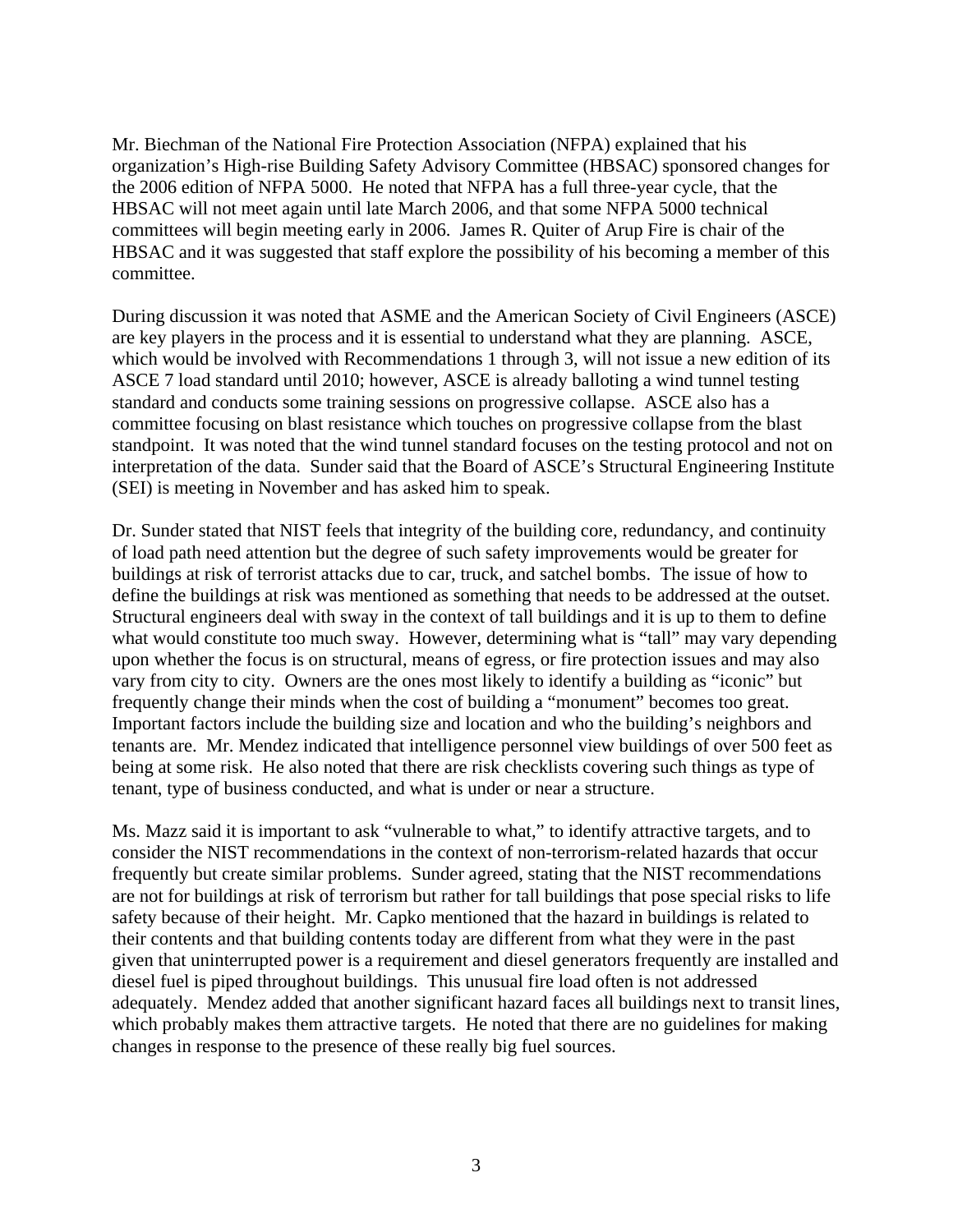Issues for the committee to consider include:

- Defining which buildings, which occupancies, and which structural systems need attention;
- Identifying various threshold requirements in terms of height, area, drift, firesafety, and redundancy;
- Avoiding inconsistencies; and
- Demonstrating the durability and bonding characteristics of fireproofing.

## **3. Review of Individual Recommendations**

The committee then reviewed the recommendations to determine which are ready for action, which require additional research or other developments before translation into codes, and which have no direct model code implications.

## *Recommendation 1, Progressive Collapse*

- ASCE/SEI is considering progressive collapse in terms of needed research.
- Given that structural systems react differently, this is believed to be a longer term issue.
- It will be at least five years before ASCE 7 reflects any new progressive collapse prevention requirements.

# *Recommendation 2, Wind Tunnel Testing*

- The ASCE wind load testing standard will be finished later this fall.
- It focuses almost entirely on testing but may provide some guidance on calibration.
- Staff will ask James Rossberg of SEI for copies.

# *Recommendation 3, Performance Criteria for Limiting Sway Under Lateral Loads*

- Drift has long been a consideration in seismic design and ASCE 7-05 prescribes a minimum load that will affect taller buildings in Midwest.
- SEI has no data to suggest that what is being used for wind is inadequate; however, during the next ASCE 7 update cycle, a joint seismic/wind task committee will be convened. Larry Griffis will be chair of the Wind Task Committee.
- Occupant comfort requirements often lead to sway requirements that are quite stringent but are not intended to address stability and safety due to wind effects.

In considering Recommendations 1 through 3, it was noted that all three are the purview of ASCE, that the details and schedules for relevant ASCE activities can be obtained from Jim Rossberg, that the codes would ultimately treat these subjects by referencing ASCE standards, and that additional data and research will be needed to address all three.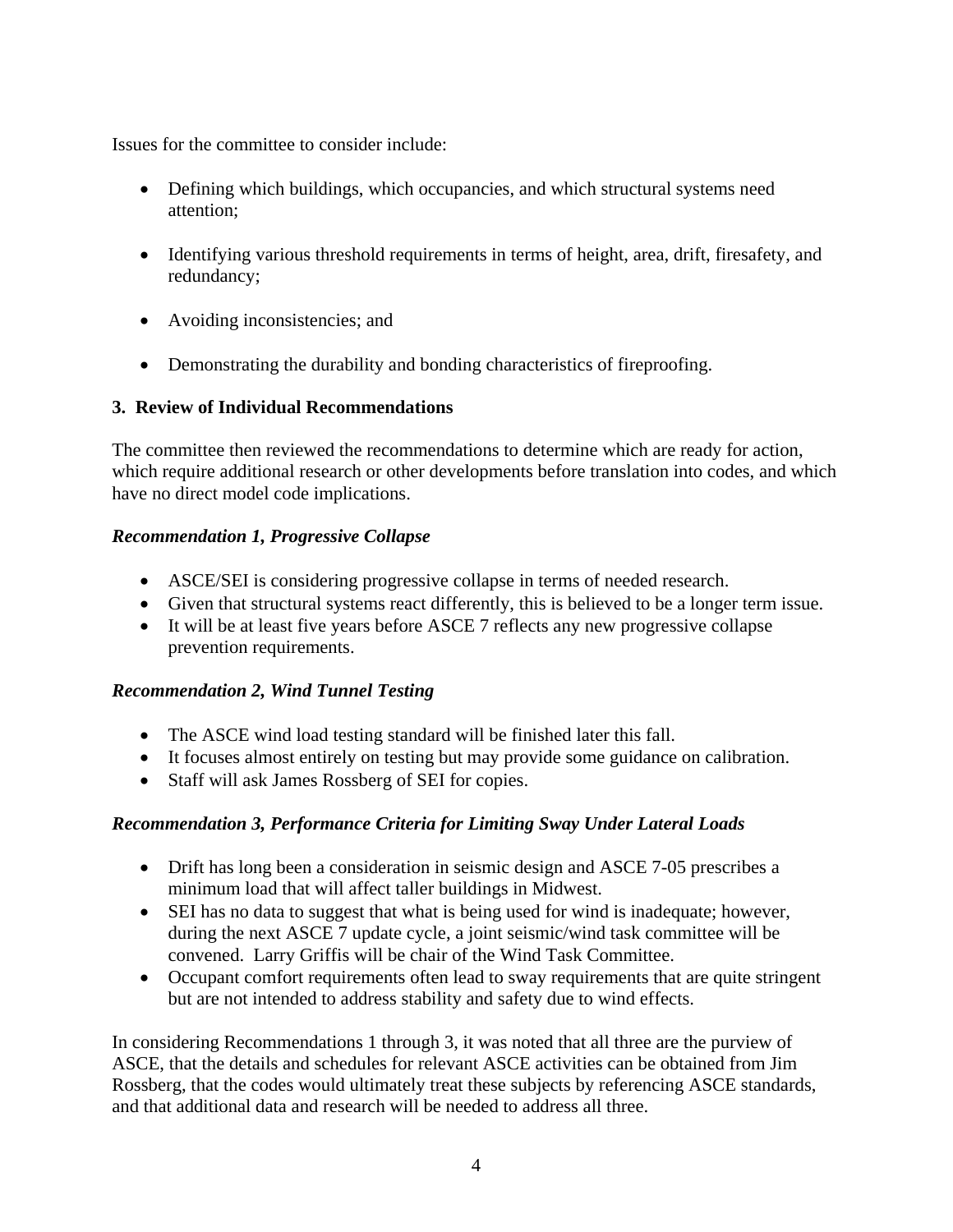The wind tunnel standard covers the mechanics of testing rather than the statistical calculations needed to apply to design, which falls within the purview of the ASCE 7 committee. One topic that may benefit from consideration by the NIBS/MMC committee is determination of when to require wind tunnel testing rather than adherence to prescriptive requirements. Frequently the decision is left to the engineer, and conventional wisdom is that prescriptive requirements are too conservative and so the testing alternative is selected. The testing standard is silent entirely on the issue and, with respect to P-delta effects, says only that they should be taken into consideration when testing.

Regarding Recommendation 1, Mr. Connolly reported that the TRB Committee does not believe we should tolerate inordinate damage from effects on only one member. Mr. Hooper noted that ASCE 7 thinks progressive collapse is difficult to deal with for all types of buildings and that it will take some time and additional research before the standard will reflect such progressive collapse concerns. Dr. Sunder noted that focusing on tall buildings is one way to limit the scope and that NIST is prepared to invest in progressive collapse work that can reach fruition sooner rather than later.

Mr. Hooper said ASCE will be willing to work with NIST and Mr. Connolly said his committee would like to be involved as well. Dr. Abboud mentioned that ASCE will be able to move faster on progressive collapse in the context of the blast standard, which is not a political issue. Maybe the issue with respect to internal members can be attacked through interaction with fire safety issues regarding core or in terms of an alternate load path for very tall buildings

Several committee members involved in ASCE efforts (Mr. Smilowitz is on the ASCE blast committee, Mr. Reinhold is on the ASCE 7 Wind Task Committee, Mr. Hooper is on the ASCE 7 Seismic Task Committee) will serve to facilitate communication between the current NIBS/MMC project and those efforts. Members of the NIST staff also are engaged in work related to Recommendations 1 through 3.

#### *Recommendation 4, Construction Classification/Fire Ratings for Very Tall Buildings*

- Triggers may be different for buildings with different systems.
- Factors like the amount of time needed for full evacuation will be important.
- Although the IBC now includes a text change related to this recommendation, it is not yet reflected in the height and area tables.
- Are the data on fire loads sufficient to warrant change?
- Research is needed to improve the accuracy of current testing systems.
- Elevators currently are designed to shut down so how we think about them needs to change.
- Reliability is related to the reliability of the power supply but is more of an operational issue than a systems issue.
- Most high rises have holding tanks and gravity fed systems for water for the fire system but often lower floors are fed from street; double feeds might help.
- The TRB Committee proposes to do something by March.
- The CTC views this as a longer term opportunity and will work on synthesizing the data.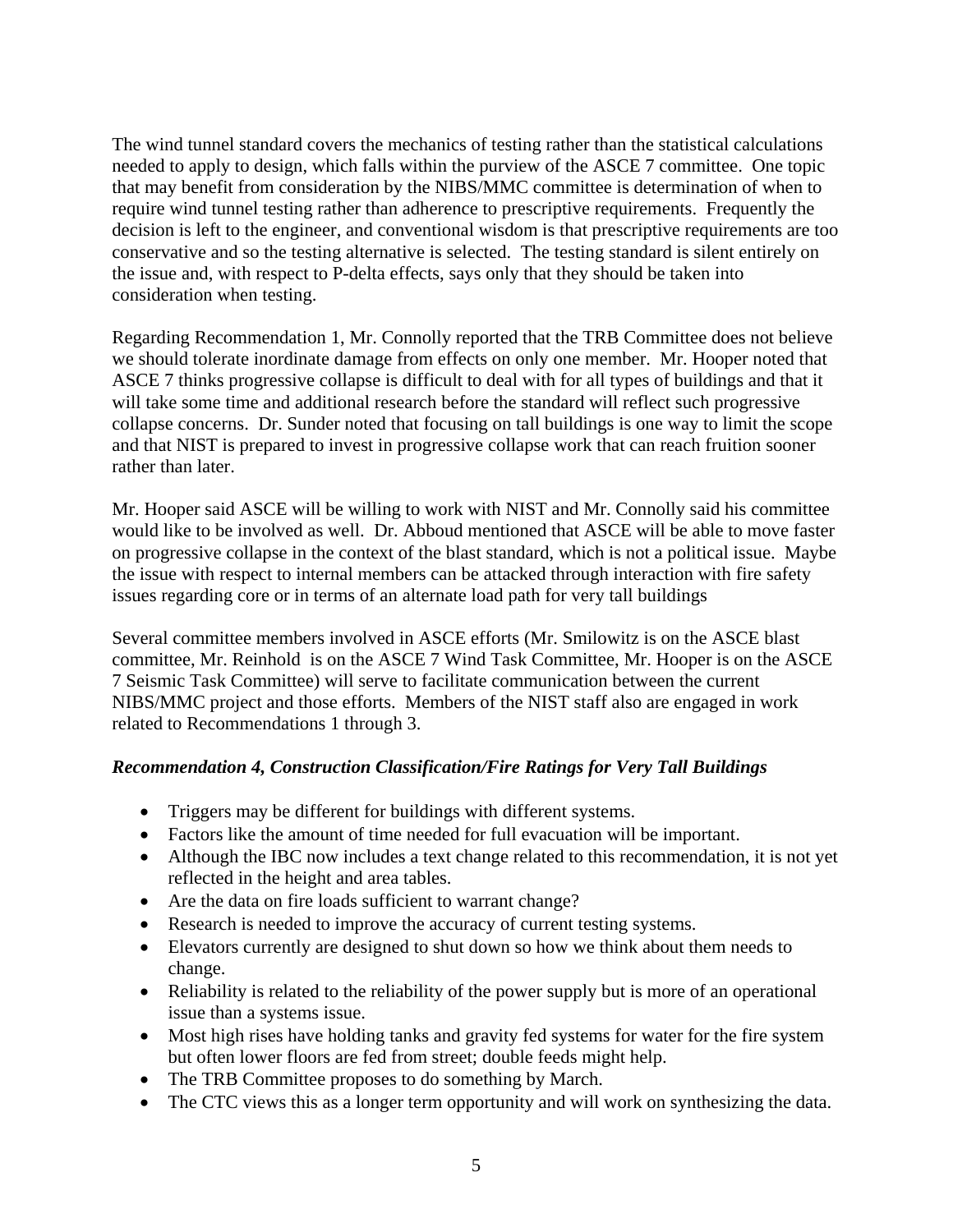- Access time for responders and evaluation time will control, which has not been the case in the past; however, fire-protected elevators and elevator egress will permit trade-offs.
- Response time and evacuation time will differ depending on the building height and other factors, and a matrix of some sort would be helpful in relating these matters.
- Some factors like fighting fires 60 or 80 floors up have not been given much thought, and simply getting people into the stairways does not make them safe.
- Stairways will probably still remain the primary evacuation method at least to get people from a fire floor to one without fire.
- The basic stairway calculation is based on evacuating one floor and does not take into account interference from those exiting other floors, which would occur with full evacuation.
- In those cases where it is necessary to plan for full evacuation, adequate elevators and stairways can be provided, but the threats to elevator systems must be considered (large scale power outage, earthquake, or other extraordinary events that can cut off elevator function).
- The likelihood of an out-of-control fire part way up a high rise is small when buildings are sprinklered; however, this is an emotional issue (e.g., since 9-11, power failures tend to spur full building evacuation whereas prior to 9-11, that would not have occurred).
- Currently, emergency power for all elevators is not required.
- Only two elevators in the WTC towers continued to function; there appears to be some question about whether the power supply was interrupted by the supplier or by damage to lines because of impact/structural damage.
- Some history in the WTC towers of elevators' slowing and then shutting down when winds were high enough to start the cables swaying. Sway detectors would slow the elevators and then shut down.
- It is important to understand how the ASME standard will treat the power issues.
- The IBC currently requires back-up power for all elevators in high-rise buildings; therefore, the requirements may just need strengthening.

# *Recommendation 5, Improved Fire Resistance Testing of Components, Assemblies, and Systems*

- The ASTM E119, UL 263, ISO, and NFPA testing standards are similar.
- Work is being done on them but it may lack coordination.
- The testing of spray-applied fireproofing is more a standards issue than a model code issue.
- We do not really know how well the testing protocols relate to actual buildings.
- The scaling of test results for larger elements is problematic, and it should be determined whether Underwriters Laboratories gives any guidance on scaling and whether UL is conducting any further research on the restrained vs. unrestrained issue. Further, UL has issued interpretations over the years but they do not appear to be available in compiled form.
- The bonding characteristics of the sprayed-on protection are also very important.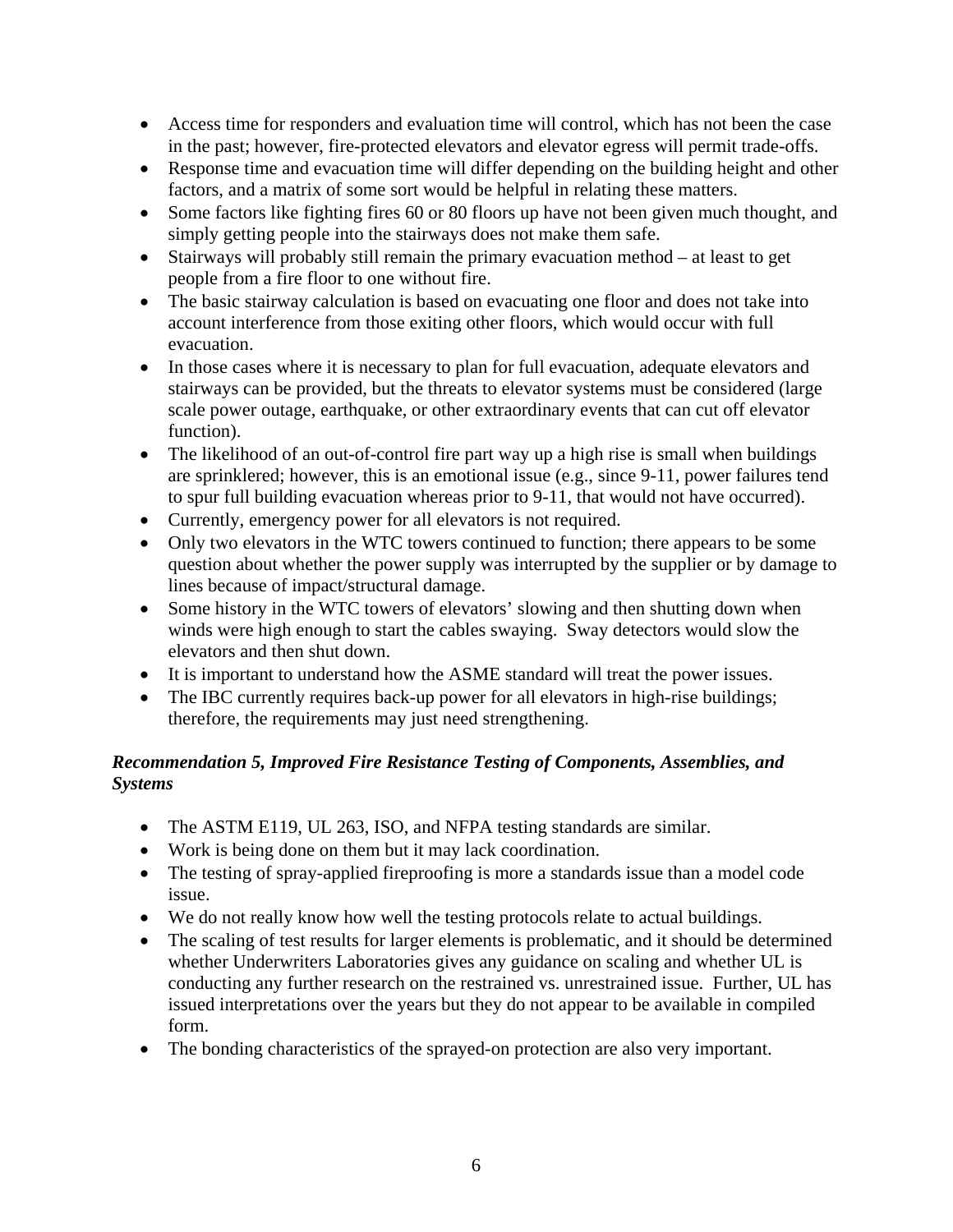## *Recommendation 6, Spray-on Fire Resistance Material*

- Maintenance of any fire-resistive rating is a major issue for all materials spray-on or gypwrap.
- It will be necessary to consider vibration and shock effects, performance at very high temperatures, effectiveness on light members, materials criteria, and inspection requirements.
- Applicators who talked with NIST said quality control in application is lacking; however, this is something that can be addressed in the IBC relatively quickly.

# *Recommendation 7, Structural Frame Approach to Fire Resistance*

- Already a requirement in the IBC and NFPA 5000, but the provisions may not be adopted or enforced by local jurisdictions.
- The CTC plans to try to clarify the issue.

#### *Recommendations 8, Burnout/Structural Soundness; 9, Alternate Performance-Based Standards/Code Provisions; 10, Development/Evaluation of New Fire-Resistive Coatings; 11, Evaluation of Performance/Suitability of Advanced Material Systems*

- Recommendations 8, 9, 10, and 11 are all related to new methods of fire-resistive design. The performance objective is to have burnout without collapse, but adequate evaluation methods are not yet available.
- Recommendation 8 assumes that the sprinkler system can be compromised.
- Burnout on any given floor can be assumed to take only 2 hours or less; however, given the fuel storage in upper levels, a 3-hour frame might be needed.
- The Meridian Plaza had no sprinklers on lower 9 floors and there was local but not total collapse; it was a steel structure and webs separated from flanges but performance would be considered acceptable.
- Might be helpful to consider the fire scenarios used in the EuroCode, which provide information when data are lacking but decisions are left to the designers.
- If performance-based requirements are considered to be an alternative to prescriptive requirements, trade-offs will be needed.
- The International Performance Code (IPC) already covers the issue but a stronger connection to the IBC might be needed. Further, although the shell is there, evaluation methods are still needed.
- NFPA 101 has eight specific fire scenarios but that might not be enough.
- The new AISC specification includes an appendix that outlines a basis for applying rational science in determining whether a building will survive a fire, but tools are still lacking.
- The relevant ASCE, AISC, NFPA, and ICC performance code committees should probably partner with NIST to develop the needed tools within four or five years.
- Building officials tend to prefer prescriptive codes so a broad educational effort will be needed to increase their comfort with performance requirements.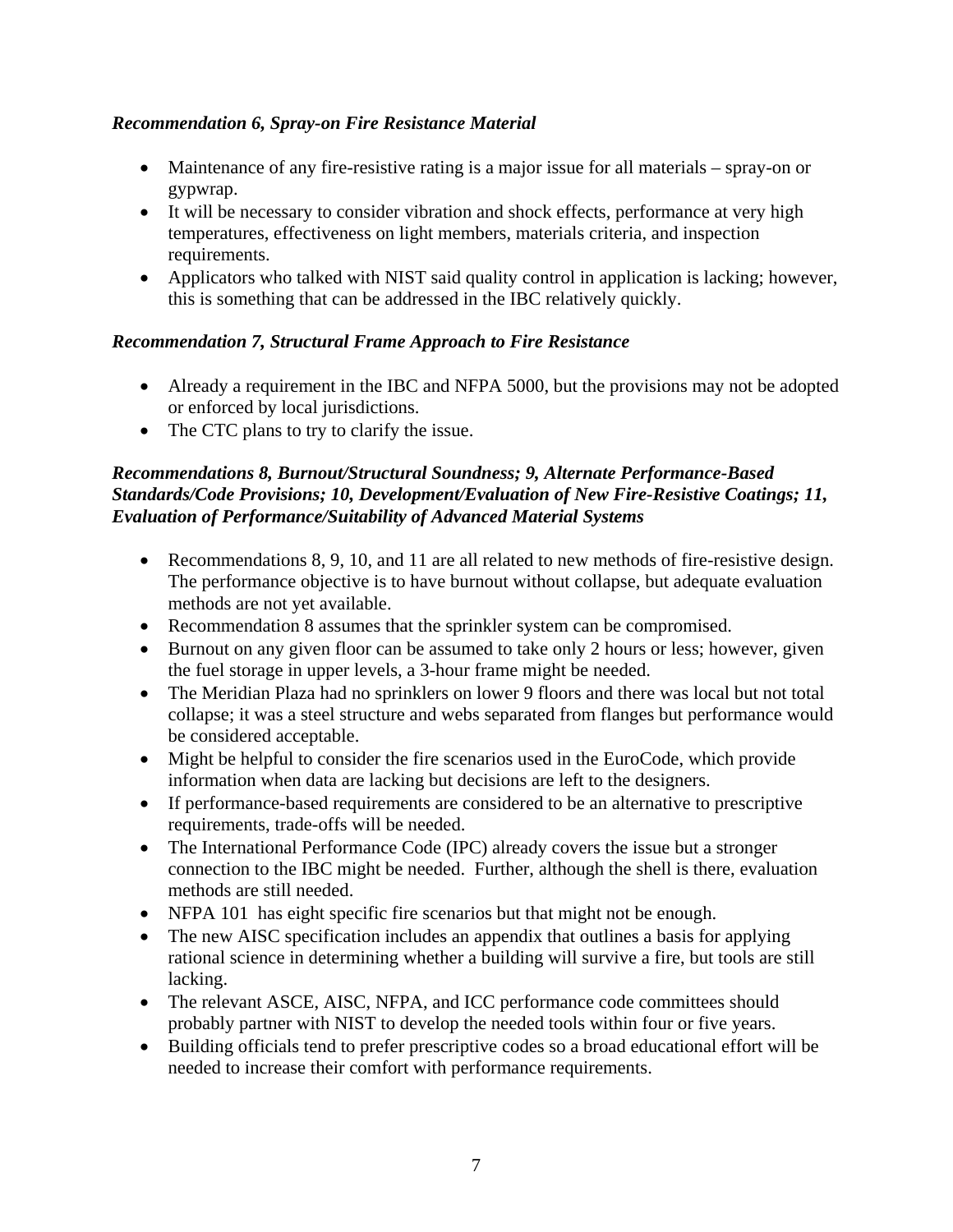## *Recommendation 9, Alternate Performance-Based Standards/Code Provisions*

- The steel to which the fire-proofing in the WTC Towers was applied was primed and tests showed that the proper adhesion could not be attained with primed steel.
- Current tests do not distinguish between adhesion and cohesion, and the testing methodologies will need to change.
- The bonding problem might be something the model codes can deal with by emphasizing that the fireproofing material and surface need to be correct to achieve required level of bonding or to add some phrase that raises a flag about priming.
- Priming is now required so there will be considerable resistance to a code change without strong data supporting the change.
- Ultimately, a better fire proofing product will solve the problem.

## *Recommendation 11, Evaluation of Performance/Suitability of Advanced Material Systems*

- In its testing of steel, NIST found that creep is a problem after 1 to 1.5 hours at high temperature; therefore, deformation becomes an issue. Further research is needed.
- Current testing standards might not adequately measure the beneficial qualities of improved/advanced products and might lead to a requirement for fireproofing as well.
- ASTM testing standards will need to be updated to assess the qualities of improved/advanced products since manufacturers will have little incentive to develop new products until they know what criteria must be met.
- Improved materials will need to be carefully considered to ensure that they still satisfy earlier requirements.
- ASTM E119 includes a strength criteria but it isn't possible to test a large column in the U.S. so practice focuses on temperature criteria.

#### *Recommendation 12, Performance and Redundancy of Active Fire Protection Systems*

- The TRB Committee plans to consider this recommendation and the CTC also has it on its agenda. Both committees will need to review available data.
- Redundancy affects many life-safety features, and each one needs to be addressed separately.
- Considerable effort has already been devoted to discussions of the protocol for comparing active and passive systems and how they affect life loss, and redundancy might solve a lot of problems.
- Alarm systems are different in terms of guaranteeing performance, and the height threshold for various elements will be important.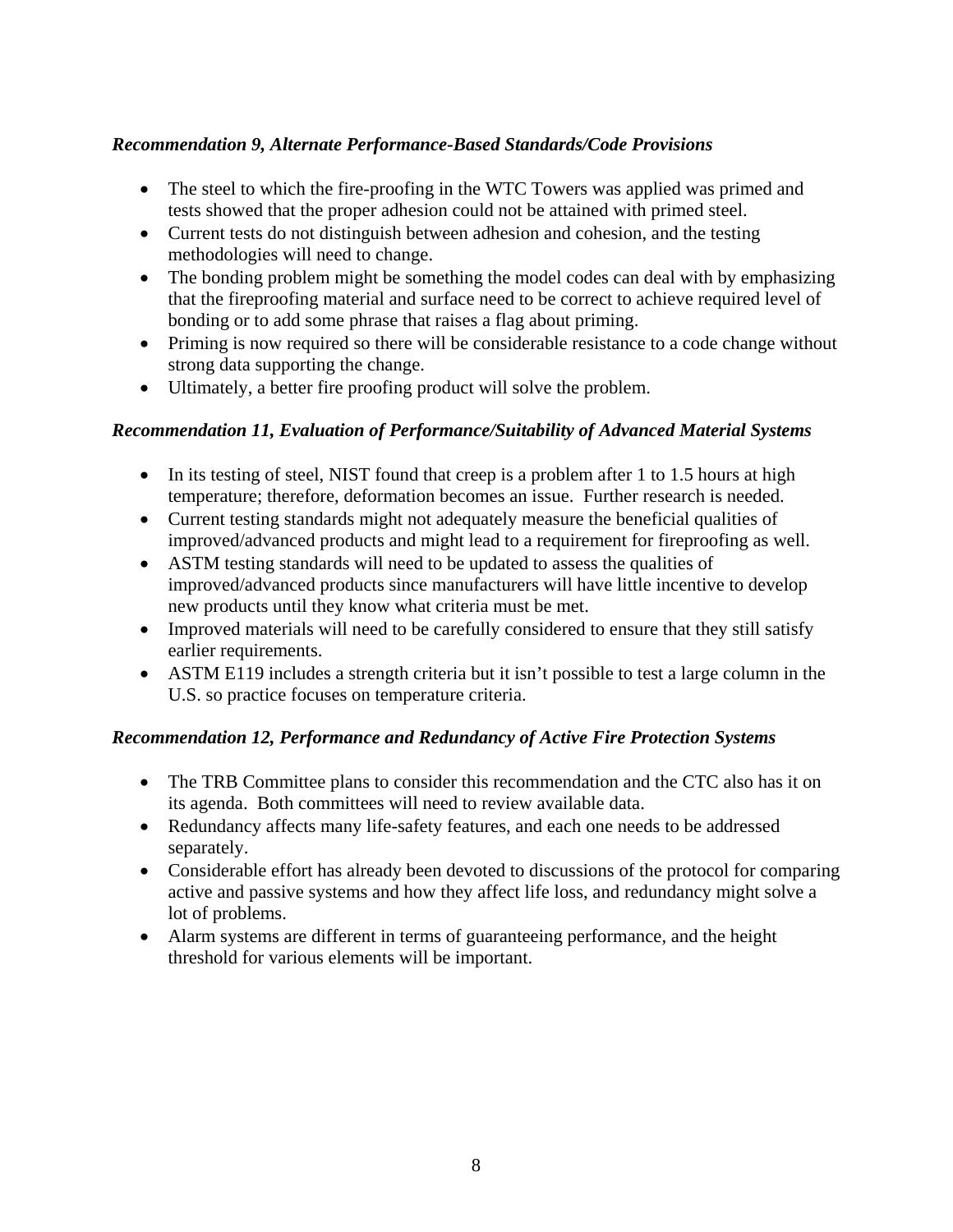#### *Recommendations 13, Improved Fire Alarm/Communication Systems in Buildings; 14, Fire Command/Control Systems - Built-in; and 15, Development/Preservation of Real-Time Information from Monitoring Systems*

- Redundancy of alarms is available for the impaired but not for verbal messages and directions. Ms. Mazz will convey to the committee information on this and related issues from a November conference to be held at Gallaudet University.
- The TRB Committee views these as issues primarily for NFPA but with a minor role for the committee on Recommendation 12.
- Staff will contact Ms. McNabb of NFPA to determine what that organization is doing and Mr. Bukowski of NIST should be able to provide additional information. Mr. Mendez will provide information on what New York City is doing. Mr. Adams will provide information on the actions being taken with respect to the NFPA Uniform Fire Code.
- Some thought is being given to putting black boxes in buildings to provide information on actual events.

## *Recommendation 16, Evacuation Drills and Procedures*

- Dr. Sunder reported that two-thirds of those in the WTC towers on 9-11 said they had participated in a drill during the past year and that many of them had been shown the stairways but had not been in them and the transfer halls were confusing to some.
- Public education/training is needed to explain what it means to evacuate and to shelter in place, to increase familiarity with egress routes, to explain what kinds of shoes are needed, etc.
- Although roof rescue is not a standard procedure despite what one might see on TV and in the movies, some tenants have never been told not to evacuate upwards.
- Elevators can be used until recalled or stopped
- With respect to the mobility impaired occupants of the WTC who self-identified, there was some training and two helpers assigned.
- In a tall building there is probably a class of people who will not know that they are mobility impaired and require some accommodation until it becomes necessary to evacuate so a safe haven might be needed for these people.
- BOMA is working on the issues surrounding full evacuation and there appear to be lots of new state and local procedures and requirements.
- Mandatory drills may not be the ideal solution if they are only annual; however, consistent training is crucial.
- It is possible that there is a conflict between what the codes prescribe with respect to elevators and what the practice is in any specific jurisdiction.
- For years BOMA members have been teaching tenants not to use the elevators so it will be difficult to retrain people – especially if the elevators are to be used in some situations but not in others and if some buildings allow elevator use and others do not. NIST is conducting some additional evaluation studies that may affect BOMA's work. Both Mr. Sealy and Mr. Perry need to remain aware of what NIST is doing.
- The ASME A17 elevator standard committee currently is doing a detailed hazard analysis to make sure that they take all factors into consideration; they are proceeding slowly to ensure that everything is fully documented. It was noted that they have also done a good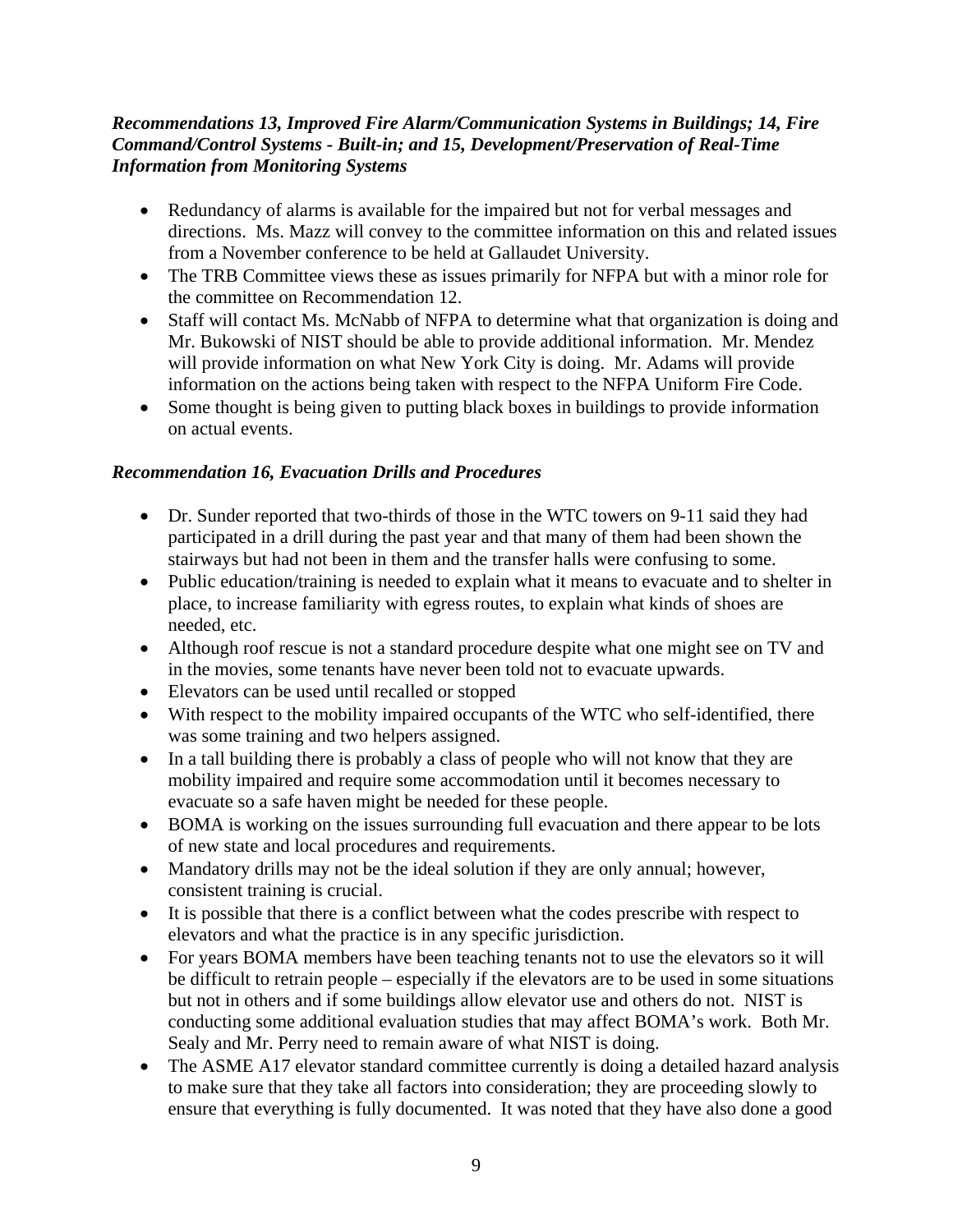job of soliciting input from the user community. Staff will make contact with ASME to see if any material could now be made available to the committee and to identify who might best serve as a liaison to this committee.

- Gaining buy-in from the firefighting community may be difficult and there may need to be a special elevator for the firefighters. After the updated ASME standard is available, an outreach effort to the firefighter community would be warranted. It is likely that the fire community will go along so long as there are protocols in place dictating who does what.
- The change in elevator use will be a paradigm shift for the building community and will be very complicated from an occupant perspective. The human factors perspective must be considered.
- While this will be a big issue with respect to new construction, it will be a massive issue with respect to existing construction.

# *Recommendation 17, Full Building Evacuation Capacity*

- The most significant issue is considered to be the trigger for full building evacuation.
- Better egress models are needed as are innovative solutions for dealing with the impaired if elevators are not provided.
- Both the TRB committee and CTC are considering the problem.
- There are four or five major egress models, and NIST is working to develop at least a first-generation model that can be used for research; nevertheless, the need for better models does not preclude action on practical solutions.
- The CTC might be able to develop a few changes over the next six months or so.
- The new edition of NFPA 5000 requires that stairs be 56 inches wide but that most agree they should be even wider (somewhere between 56 and 68 inches) given the demographics of U.S. society.

# *Recommendation 18, Stairways - Remoteness, Hardness, Layouts, Signage*

- NIST believes that fire rated separation is not adequate and that remoteness is required. More specifics are needed, however, because remoteness is not a term understandable by building officials or designers. NIST has offered to develop a strawman code change for the committee.
- If the threat is known, remoteness might be unnecessary if the core is really strong.
- If a problem can be solved relatively inexpensively, change will occur; however, if solutions involve adding a lot of masonry or concrete to very tall buildings, there will be strong resistance to change.
- Hose stream is important to consider but in the context of available products and standardized tests. This probably will not solve problems regarding other accidental loads.
- The essence of the conflict is usable/rentable space and travel distance versus remoteness. Also to be considered is the fact that all may not have access to stairways as they become progressively further away from the core.
- NIST will work with the committee and, given the structural aspects of this issue, Mr. Hooper will serve as the liaison with ASCE 7.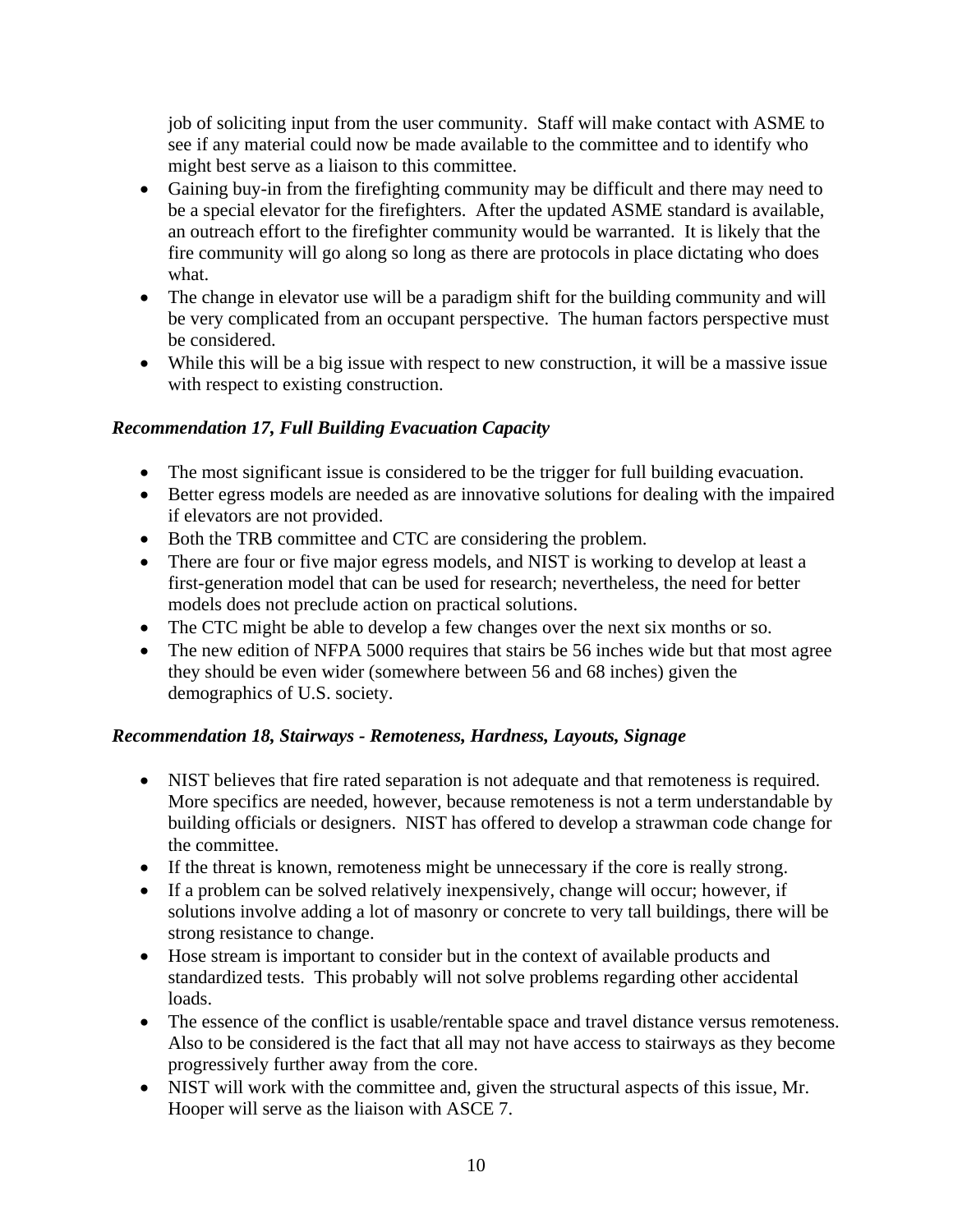## *Recommendation 19, Development of a Plan for Communication of Emergency Information to Occupants*

- Requires agreement between owners and responders on what information is provided to occupants.
- Not now a code issue.

#### *Recommendation 20, Evaluation of Next Generation Technologies*

• Action for now is to monitor NFPA and ASTM efforts.

#### *Recommendation 21, Installation of Fire-Protected/Structurally Hardened Elevators to Improve Response*

• Mr. Sealy and Mr. Perry should coordinate with the ASME committee.

## *Recommendations 22, Emergency Communication Systems in Buildings, and 23, Development of Methods/Procedures for Handling Critical Information*

- While first responder issues are very serious, they are not building code issues; however, building owners may have a role and BOMA members may be able to provide "lessons learned."
- Both recommendations are of interest to DHS, which is reaching out for best practices. Mr. Mendez will provide liaison with DHS.

#### *Recommendation 24, Codes/Protocols for Operation of Command/Control Systems*

- Location of the command and control center is a building code matter. It is often in the building lobby. The code states that it shall be in a location approved by the fire department.
- Where emergency supplies are located in a building also may merit attention by the building codes.

## *Recommendation 25, Adoption of Improved Reqs by Nongovernmental/Quasi-Governmental Entities*

• Not a code issue.

#### *Recommendation 26, Retrofit Code*

- More an issue for the hazard abatement code than for the International Existing Buildings Code (IEBC).
- However, the IEBC could cover things for which a permit is required. Might be handled like seismic retrofit which provides some reductions for voluntary retrofit.
- Current requirements to be reviewed to determine where opportunities for retrofit exist.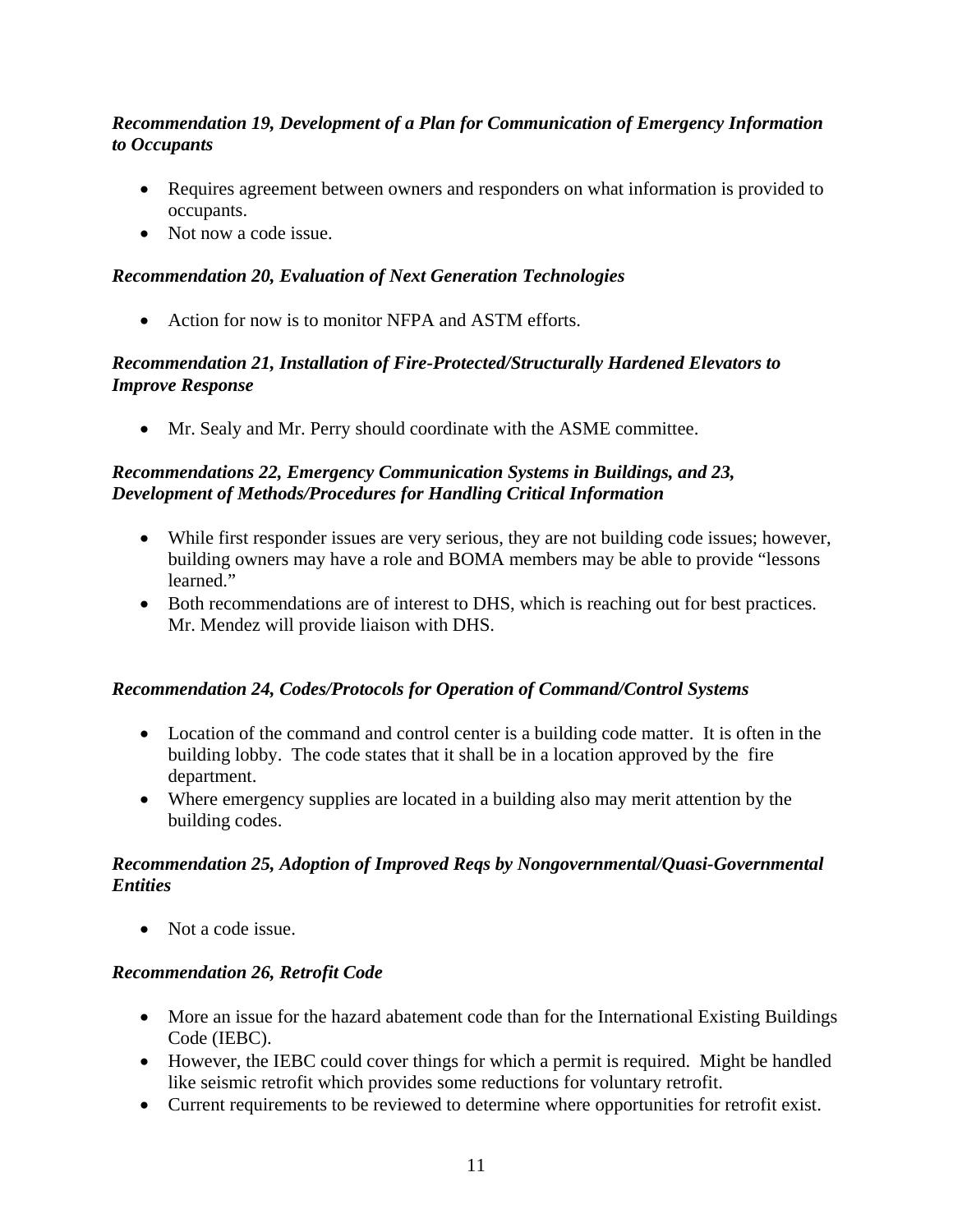• The recommendation is not intended to be retroactive, and enforcement is probably the key.

#### *Recommendation 27, Document Retention*

- For major buildings, documents should be retained for as long as building is operational.
- The NIBS International Alliance for Interoperability (IAI) plans to create fourdimensional models for storing information. With such dynamic models, each building might have its own website.
- Possible that, in the future, building departments could be responsible for maintaining the websites as permits are requested.
- Designers will be amenable so long as standards are consistent and apply to everyone.
- Saving calculations could pose a liability problem.
- Issues surrounding the archival quality of the data are important.
- The model code can define what needs to be saved from the code authority point of view and who is responsible for keeping it.
- The potential exists for the codes to define a standard retention mechanism.

## *Recommendation 28, Clarification of Role of Design Professional in Responsible Charge*

- Mr. Sealy offered to work on the matter with Mr. Bukowski of NIST.
- Involved are standard contract documents and licensing laws.

## *Recommendations 29, Continuing Education for Fire-Protection Engineers, Architects, and Structural Engineers, and 30, Development of Training Materials*

#### **Next Steps**

In an effort to identifying opportunities for cross-pollination with other activities, Committee members were asked to let Mrs. Heider know which activities they are involved in.

# **Next Meeting**

The committee will next convene at the NIBS offices at 9 a.m. on December 8 and adjourn no later than 3 p.m. on December 9. Committee members are asked to let staff know as soon as possible whether they will need hotel accommodations.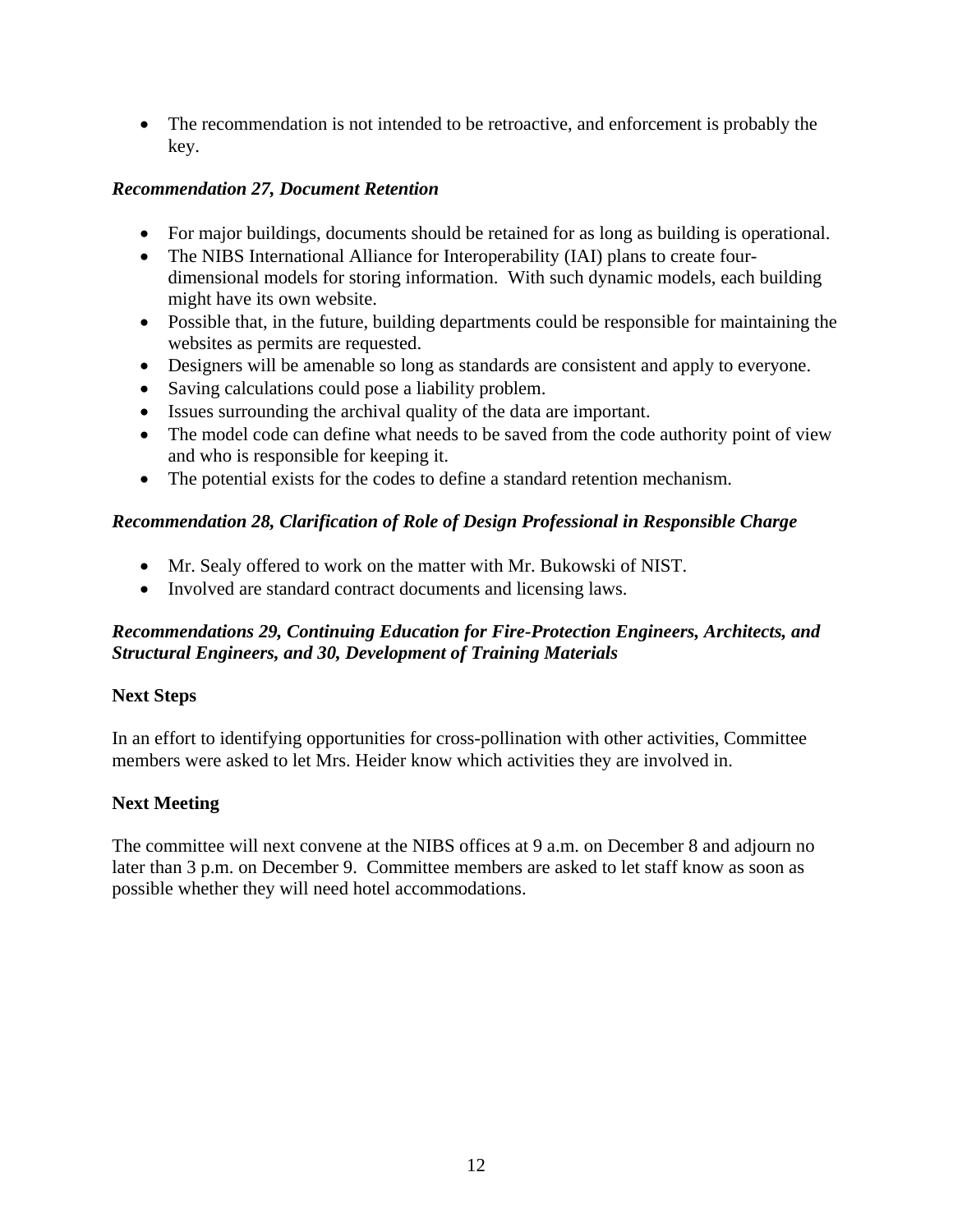#### **ATTACHMENT A**

The International Code Council has established an ad-hoc committee on Terrorism Resistant Buildings (TRB) to examine those changes in the International Codes that should be considered by the membership as the result of the new hazards posed by intentional terrorist damage to buildings.

The TRB Committee has been analyzing the NIST World Trade Center Report and Recommendations for the purpose of formulating a plan of action. The TRB Committee is also looking at other terrorism related risks that are not addressed in the WTC report because they were not a factor in that incident.

The Committee concurs completely with the NIST suggestion that the Codes community should be responsible for 28 of the 30 recommendations. Many of the recommendations require the involvement of one or more other communities but someone will have to take the lead on each one.

We believe that the ICC should take the lead and develop code change proposals responding to 8 of the recommendations, work to incorporate 3 changes, for which NFPA should be the lead, into the International Fire Code, work with all the communities on one change; and work on one recommendation only if the obvious lead organization does not. One recommendation is already a part of the International Building Code.

These 14 recommendations breakdown as follows. The numbers are as they appear in the NIST Report.

1. Progressive Collapse

The ICC would take the lead on this issue only if ACSE does not.

- 4. Construction Classification/ Fire Ratings for Very Tall Buildings ICC TRB is working to develop a code change proposal
- 6. Spray or Fire Resistance Material

 This is generally a standards issue but ICC TRB is working to develop a code change governing special inspection requirements

- 7. Structural Frame Approach to Fire Resistance Presently incorporated in the International Building Code
- 8. Burnout/ Structural Soundness ICC TRB is working to develop a code change proposal
- 12. Performance and Redundancy of Active Fire Protection Systems ICC is working on this issue through its Code Technology Committee
- 14. Fire Command/ Control Systems Built-in

 This is primarily an issue where NFPA should lead but ICC TRB will maintain some involvement so that appropriate references in the IBC or IFC can be considered

16. Evacuation Drills and Procedures

 This is also a NFPA issue but ICC TRB will maintain some involvement so that appropriate references in the IFC can be considered

17. Full Building Evacuation Capacity ICC TRB is working to develop code change proposals